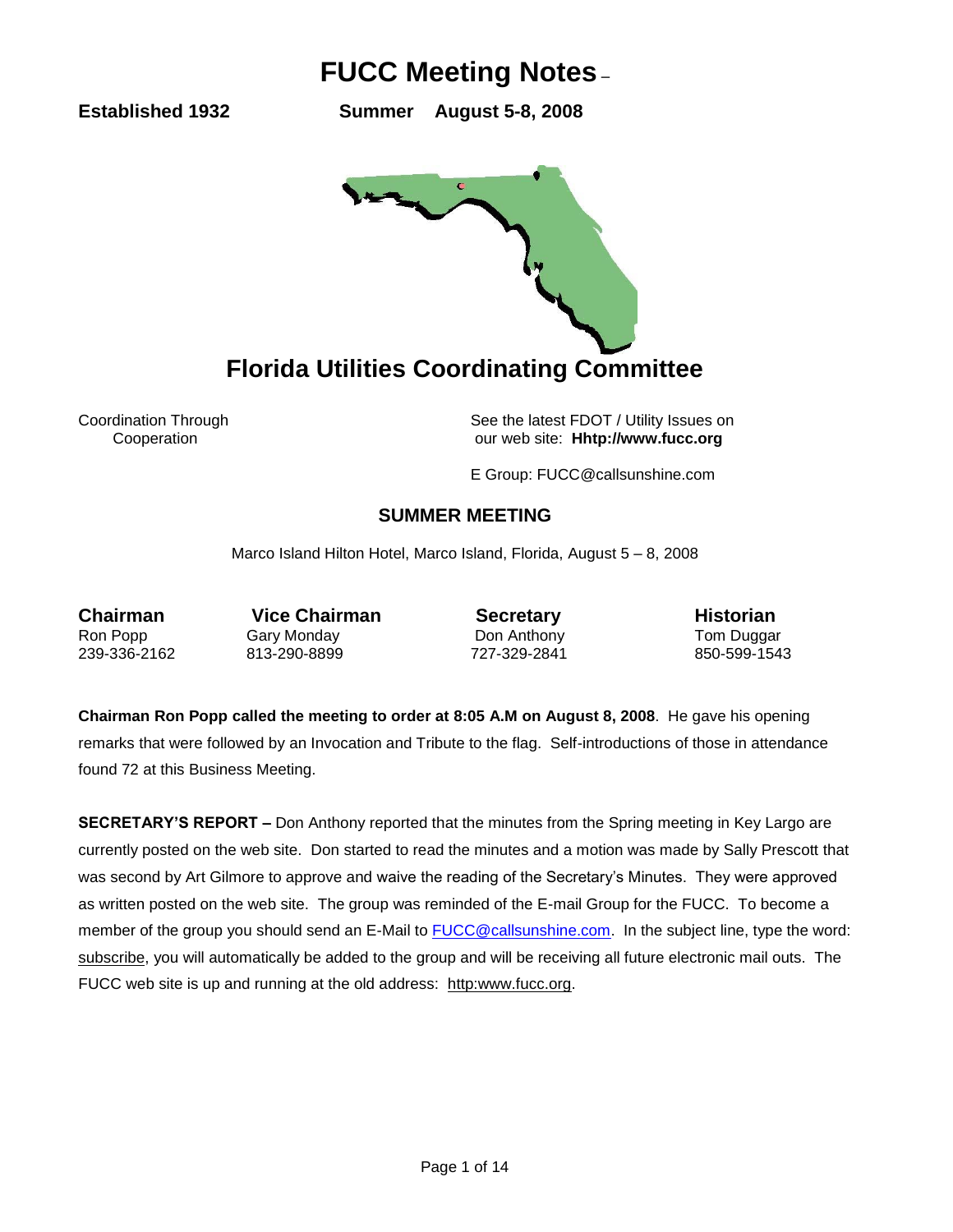### **HISTORIAN REPORT - Tom Duggar**

### **FLORIDA UTILITIES COORDINATING COMMITTEE HISTORIAN'S REPORT FOR AUGUST 8, 2008**

FIFTY YEARS AGO – August 8, 1958, Harborview Restaurant, Pensacola, Fl. ATTENDANCE: TELEPHONE 8, POWER 5, FDOT 1, CITIES 1. A TOTAL OF 15.

CHAIRMAN – J. R. Henderson, Winter Park Telephone Company SECRETARY – Homer Welch, Lee County Electric Co-op

A general discussion was held in regards to the status of the code in regards to the use of cranes near overhead lines. It was suggested that more utilities take an interest in this in order to get a better code. Several meetings have been held in regards to this matter. Members to get information on future meetings.

The committee discussed the placement of underground services of both light and telephone companies in new subdivisions.

Gulf Power Corporation invited anyone who whished to visit their office building and generating plant, to do so after the close of the meeting.

### **TWENTY-FIVE YEARS AGO: AUGUST 4, 1983, Bay Harbor Inn, Tampa, Fl. This meeting was held jointly with the International Right of Way Association Chapter 26**

ATTENDANCE: TELEPHONE 15, POWER 20, FDOT 11, GAS 3, COUNTIES 6, ONE CALL CENTER 2, Cities 7, Consultants 2, CATV 3. A TOTAL OF 69.

CHAIRMAN – R.P. "Dick" Hall, PEOPLES GAS SYSTEM VICE CHAIRMAN – Tom Priest, Sebring Utilities Commission SECRETARY – J.L. "Jim" Dunning, Gulf Power Company

Members who attended that meeting that are still active in the FUCC are Dennis LaBelle, Rocky DePrimo, Ed Garcia, Walt Childs, Thomas Duggar and Dennis Black.

The program was a presentation by Mr. Roy Leep Director of WTVT Weather Service channel 13 Tampa and Director of the Gulf Coast Weather Service.

Mr. Leep described the various forecasting and weather gathering services which are available. He described "weathercasting services", ranging from rainfall forecasting for a construction project in Venezuela to recording the incidence and location of lighting strikes in Central Florida.

DNR Utility Easement Fee – The proposal to charge utilities for easements to cross State owned submerged lands should be resolved at the September 6, 1983 meeting of the Governor and Cabinet.

MCI Telecommunication reported that a survey will commence in two weeks to locate utilities on the Seaboard Railroad Right of Way between Orlando and Tampa.

It was reported that the Notification Centers U.U.N.C. and U.N.C.L.E. in Fl. Lauderdale and Miami will be merged by the end of the year.

New Business:

The Federal Highway Administration is implementing a program entitled Facilitate Acceleration through Special Techniques ( FAST ). Minimum information is available at this time, but under FAST the States are encouraged to take steps to advance selected Highway projects. Utilities will be requested to help expedite arrangements needed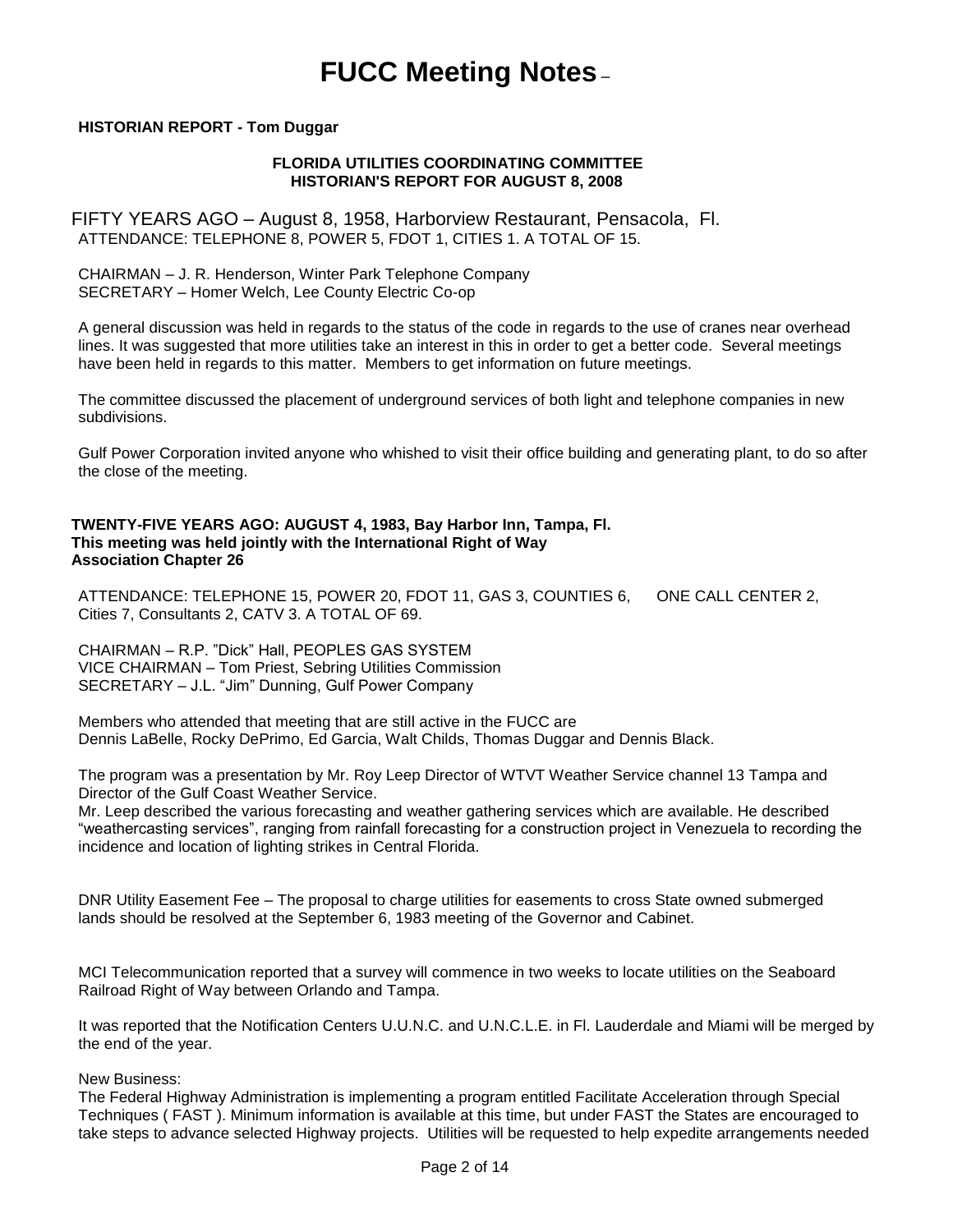to adjust their facilities.

### **Treasurers Report – Vinnie LaVallette.**

| Beginning Balance as of 6/30/08                                                                                                                                                                                                                                                                                                                                                                                        |                            |                                               |                                                                                              |                                                                                                                                                                    | \$           | 14,152.70                        |
|------------------------------------------------------------------------------------------------------------------------------------------------------------------------------------------------------------------------------------------------------------------------------------------------------------------------------------------------------------------------------------------------------------------------|----------------------------|-----------------------------------------------|----------------------------------------------------------------------------------------------|--------------------------------------------------------------------------------------------------------------------------------------------------------------------|--------------|----------------------------------|
| Deposits made since 6/30/08                                                                                                                                                                                                                                                                                                                                                                                            |                            |                                               |                                                                                              |                                                                                                                                                                    | \$           | 6,863.74                         |
| <u>Income</u><br>Pre-Registration By CC or Check (@ \$50 each)<br>On-Site Registration (@ \$60 each)<br>Workshop Only (@ \$30 each)<br>Pre-Registration (4 mtgs) (@ \$0 each)<br>Comps (@ \$0 each)<br><b>Total Attendance</b>                                                                                                                                                                                         |                            | 112<br>11<br>$\overline{7}$<br>13<br>3<br>146 | \$<br>\$<br>\$<br>\$<br>\$                                                                   | 5,600.00<br>660.00<br>210.00<br>0.00<br>0.00                                                                                                                       |              |                                  |
| <b>Award Banquet</b><br>Treasure Chest key sales                                                                                                                                                                                                                                                                                                                                                                       |                            |                                               | \$                                                                                           | 505.00                                                                                                                                                             |              |                                  |
| Spouse and Children                                                                                                                                                                                                                                                                                                                                                                                                    | (@ \$30<br>each)<br>(@\$15 | 19                                            | \$                                                                                           | 570.00                                                                                                                                                             |              |                                  |
|                                                                                                                                                                                                                                                                                                                                                                                                                        | each)<br>(@ \$25)          | 17                                            | \$                                                                                           | 255.00                                                                                                                                                             |              |                                  |
| Sponsorship Monies:                                                                                                                                                                                                                                                                                                                                                                                                    | each)                      | 12                                            | \$                                                                                           | 300.00                                                                                                                                                             |              |                                  |
| <b>EMBARQ</b><br>Southeastern Surveying & Mapping                                                                                                                                                                                                                                                                                                                                                                      |                            |                                               | \$<br>\$                                                                                     | 3,000.00<br>250.00                                                                                                                                                 | above)<br>\$ | (Included in deposit<br>8,350.00 |
| <u>Expenses</u><br>Acteva Fees (@ \$3.07 each)<br>Credit Card Fees (@ \$1.30 each)<br><b>Hotel Fee</b><br>Kid's Treasure Chest (cash)<br>Adult Treasure Chest (cash)<br><b>Banquest Gift Cards</b><br>Banquest Gifts (items for Treasure Chests)<br><b>Florest (Decorations)</b><br>Awards<br>A/V Equipment Rental<br>DJ<br><b>Break Foods</b><br>Door Prizes<br>Hospitality<br>Gratuity<br><b>Meeting Planner Fee</b> |                            | 112<br>112                                    | \$<br>\$<br>\$<br>\$<br>\$<br>\$<br>\$<br>\$<br>\$<br>\$<br>\$<br>\$<br>\$<br>\$<br>\$<br>\$ | 343.84<br>145.60<br>9,526.65<br>20.00<br>100.00<br>125.00<br>54.22<br>583.00<br>1,159.61<br>858.60<br>500.00<br>1,125.00<br>86.68<br>1,156.91<br>60.00<br>2,000.00 | \$           | 17,845.11                        |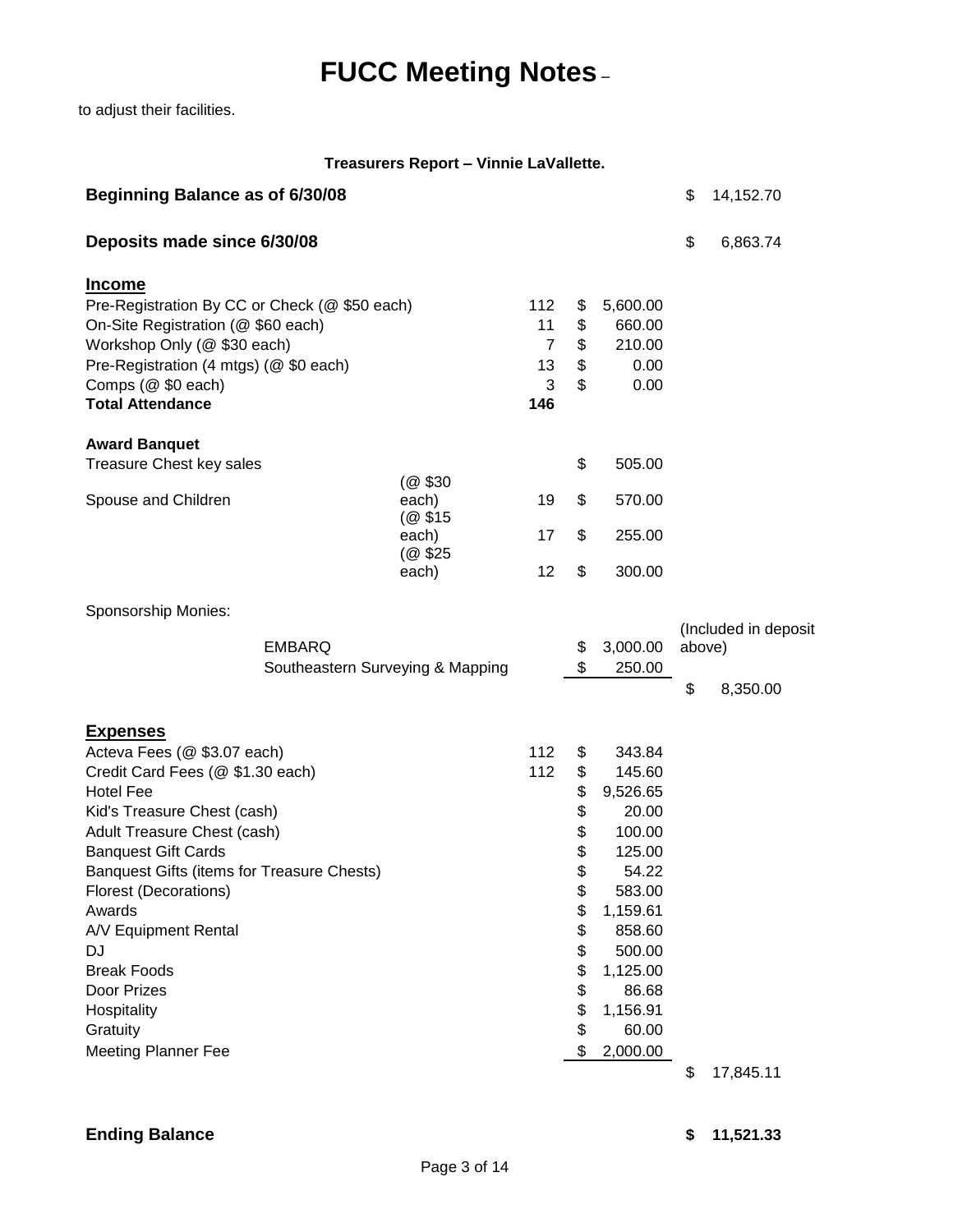Prepared by: Vinnie LaVallette 09/15/08

It is very important to the FUCC that everyone resister via ACTEVA. Search word is "FUCC." When you reach the site, there will be fours selections. If you have prepaid, please use the appropriate selection, there is No Charge, only the registration. With this electronic registrations, the Committee can plan for the meals and breaks at each meeting. Vinnie also suggested that anyone having trouble with the web site can simply send her a check for registration.



## Sunshine State One-Call of Florida, Inc. Report to the Florida Utilities Coordinating Committee *August 8, 2008*

Executive Director Mark Sweet presented the following summary of significant accomplishments at SSOCOF:

- For the last fiscal year of June 2007 through May 2008:
- Incoming excavation ticket volume was down 14% over last year with 1.5 million locate tickets received.
- Outbound excavation ticket volume was down 18% with 10.3 million locate tickets transmitted to member operators.
- The call center's average answer speed was 17 seconds with 35% of all incoming excavation notices received over the phone and 65% over the Internet.
- SSOCOF membership stands at 821 primary member operators and 216 associate members.
- SSOCOF is planning to raise the standard ticket price by \$0.10 to \$0.60 per transmission effective January 1, 2009. The Board of Directors will review the planned increase at their September 19, 2008 meeting in order to verify that this action is necessary.
- On June 30, 2008 Governor Charlie Crist signed Senate Bill 794 amending Chapter 556, Florida Statutes, the *Underground Facility Damage Prevention & Safety Act*. The amendment prohibits owners of underground facilities from charging excavators for marking the location of their utilities after excavators have given notice of their intent to excavate and prohibits excavators from charging owners of underground facilities for marking the location of their excavation when such marking is required.
- SSOCOF held its annual Strategic Planning and Board of Directors Meeting July 16-18, 2008 at the SouthSeas Island Resort on Captiva Island. Guest speakers included Steve Fischer, Director of Program Development, PHMSA, who provided an overview of PHMSA's *Nine Elements For An Effective State Damage Prevention Program* and Dan Nivision, Public Utility Engineer, Connecticut Department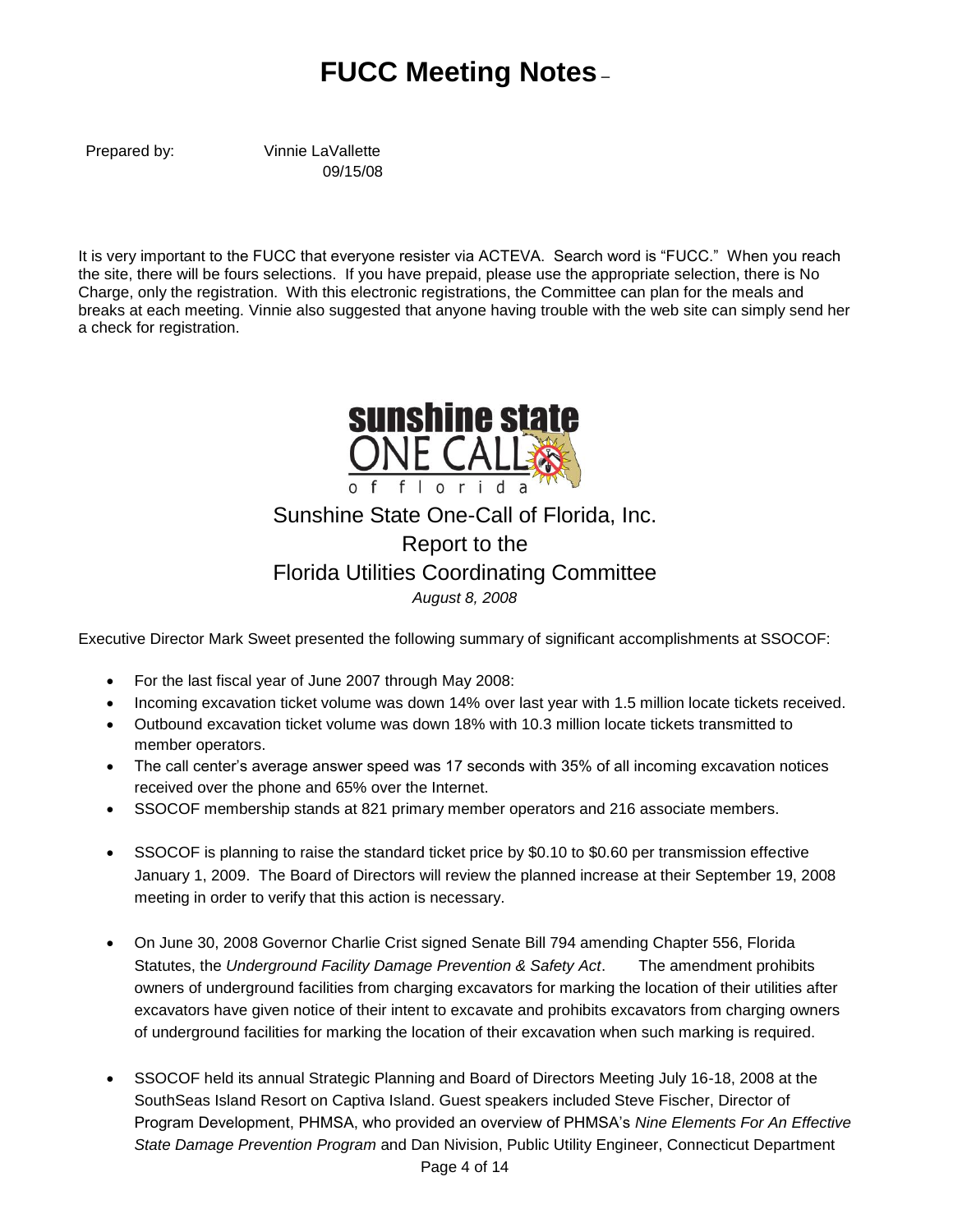of Utility Control, who provided an overview of the one-call law enforcement process in Connecticut. The Board of Directors also indentified as legislative priorities for 2009: one-call law enforcement, fines and penalties, white lining, locating water & sewer laterals, and defining who should be a member of the one-call.

- SSOCOF's *No Bull Rodeo Challenge* is again being conducted this year. SSOCOF will provide the winning contestants with a \$300 cash award and reimbursement of up to \$1,000 in travel expenses to compete in the International Locate Rodeo August 1-2, 2008 in Georgia. A team of eight locators has been selected to represent Florida (two from each of the following four categories: water, electric, telecommunications and gas) at the event.
- SSOCOF encourages all damage prevention stakeholders in Florida to use Florida's Virtual Private DIRT (Damage Information Reporting Tool) to report information on damaged underground facilities. It's free and those who submit information remain anonymous. SSOCOF will use the information to target and evaluate damage prevention education efforts. SSOCOF recommends that presentation of DIRT data reported for Florida be a regular meeting agenda item for the Underground Interest Group.

Mark Sweet thanked the members of the Florida Utilities Coordinating Committee for the opportunity to present this report and extended an invitation to participate in SSOCOF's Board of Directors & Committee meetings on September 18-19, 2008 at the SSOCOF call center in DeBary, FL.

## **FLORIDA DEPARTMENT OF TRANSPORTATION DISTRICT REPORTS**

### **District One – Gerald Whitt in lieu of Walter Childs, District Utility Administrator**

There was no District 1 Liaison meeting this year as a Steering Committee could not be formed. Looking forward to 2009. There are still 6 Local Groups still holding meetings: Polk, Manatee, Sarasota, Charlotte, Lee, and Collier Counties. Highlands County has discontinued their meetings. There is FDOT attendance at the Local Group level and up-dates to the 5 year work program.

### **District Two** – **Terri Carmichael Asst. DUA**

No report given or received.

### **District Three** –**Bobby Ellis,** –- No Report received.

### **District Four** – **Tim Brock, DUA-**

Thank you to those who responded to the Conflix Matrix Task Team survey. We continue to electronically submit our monthly update to the District Production/Letting list. The last series of e-mails from Tim Brock expressed some of the required Plans Prep Manual items and the differences between District process. 9 FDOT's and 1 Utility Agency. Tim has an open offer to any interested individuals of the PDF of D-4's standard of Design Activities involved with Reconstruction and RRR projects.

### **District Five – Gary Bass**, **DUA, - (Mario)**

No report received from District V.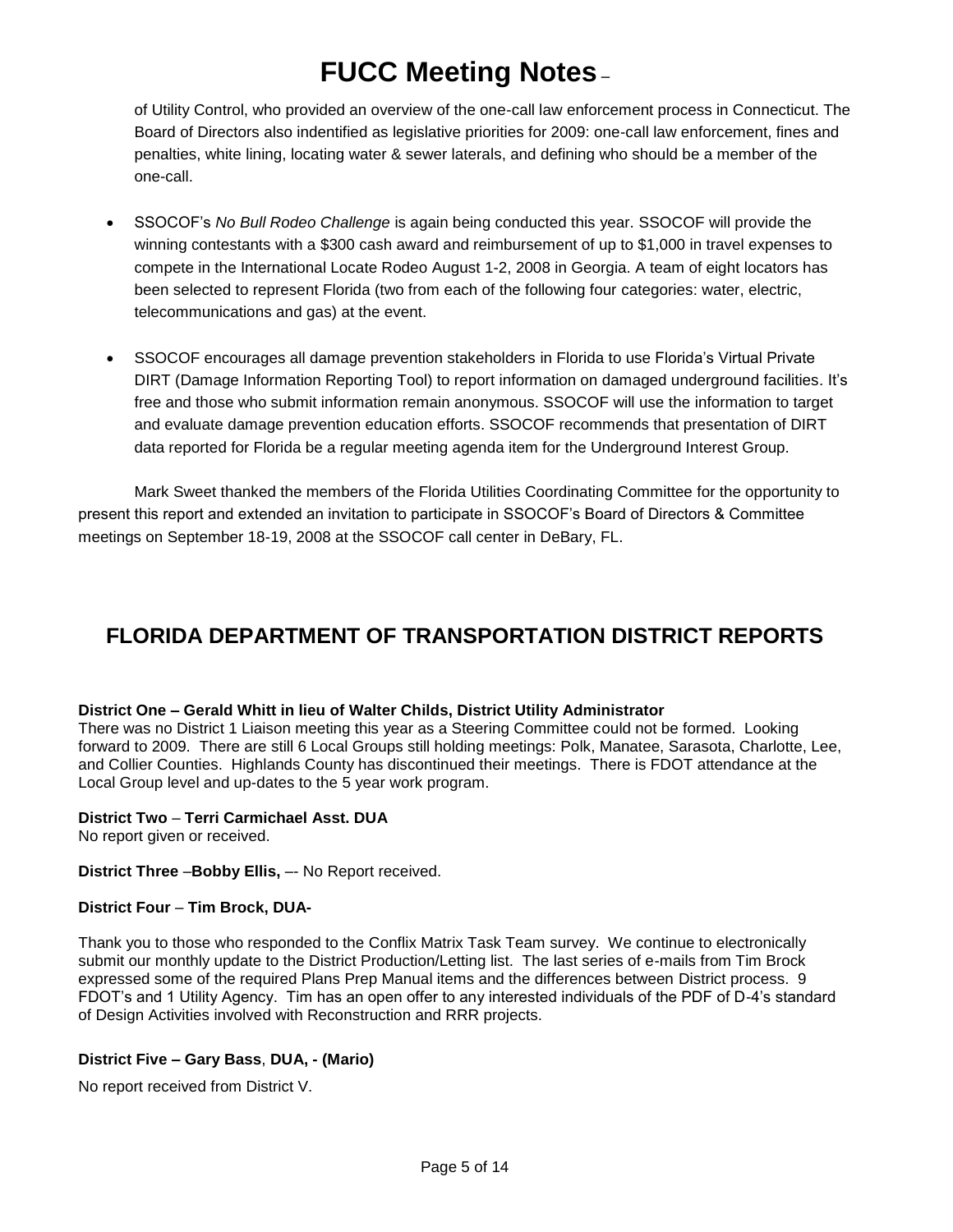### **District Six –**

No Report given or received.

### **District Seven** – **Sally Prescott**, **DUA.**

The new District VII Design Engineer is Mr. Ron Chin. The new Permits Administrator is Steve Hodge, formerly the City of Temple Terrace City Engineer. The D-7 fall Utility Liaison Conference will be held on Oct. 3<sup>rd</sup>, 2008 at the Silverthorn Golf Club in Spring Hill. The annual golf tournament held at each fall meeting will now be know as the Steven J. Tidwell Memorial Golf Tournament.

**TURNPIKE ENTERPRISE DISTRICT** – James G. Kervin, Turnpike Utility Engineer

# **SUMMER 2008 FUCC MEETING**

## **FLORIDA'S TURNPIKE ENTERPRISE PROJECT UPDATE**

*Below is an update of some of the major projects under development at the Turnpike Enterprise.*

**FPID 406096-1:** This project will widen the HEFT in Dade County from 4 to 8 lanes from SW 117<sup>th</sup> Ave. to Kendall Drive, a distance of roughly 3 miles, with a reconfiguration of the existing SR 874 Interchange. Sixty percent plans are complete and utility coordination is underway. Plans production is scheduled for completion in mid 2009.

**FPID 406104-1 and 415905-1:** This project will add a new interchange at NW 74<sup>th</sup> Street and the HEFT in Miami-Dade County and includes additional toll plaza lanes with Sunpass Express Lanes at the existing Okeechobee Mainline Plaza. This project is under construction.

**FPIDs 406094-1 and 406097-1:** These projects will widen the southbound lanes of the Turnpike Mainline from 3 to 4 and 5 lanes in Broward County between Griffin Road and Atlantic Blvd. Approximately twelve miles of the Turnpike will be upgraded. Construction on both projects is underway. There is extensive utility involvement on both projects. Both projects will take three years to construct.

**FPIDs 406094-4 and 406097-4**: These projects will widen the northbound lanes of the Turnpike Mainline from 3 to 4 and 5 lanes in Broward County between Griffin Road and Atlantic Blvd. Approximately twelve miles of the Turnpike northbound lanes will be upgraded. Utility Coordination is complete and FPID 406097-4 (Widening from Sunrise to Atlantic) is out for bid. FPID 406094-4 (Widening from Peters to Sunrise) is being redesigned.

**FPID 406095-1 and 406095-4:** These two projects will widen the Turnpike mainline from six to eight lanes from the HEFT to Griffin Road in Broward County, a distance of approximately 6 miles. 90% plans are complete and utility coordination is ongoing. Construction is scheduled to begin in late 2010.

**FPID 406147-1 and 406151-1:** These are Design/Build projects to widen the Sawgrass Expressway from 4 to 6 lanes between Atlantic Blvd and the Turnpike. Construction is underway with a completion schedule mid 2008.

Page 6 of 14 **FPID 406150-1:** This project will widen the Turnpike mainline from 6 to 8 lanes in north Broward County. The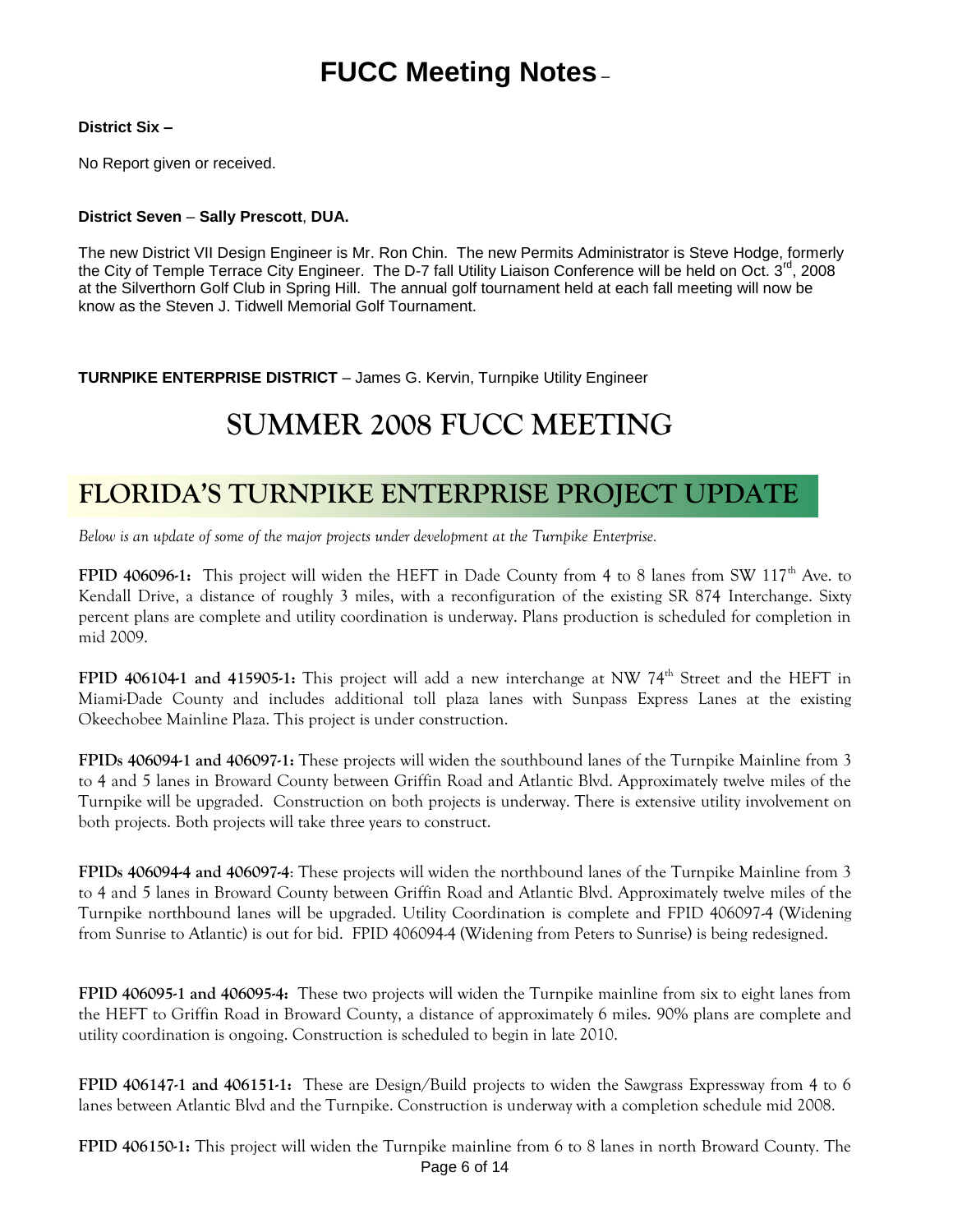project starts just south of Atlantic Boulevard and goes to the Palm Beach County line a distance of roughly 7 miles. Final design is underway. Major utility impacts are expected. Construction is scheduled in 2011.

**FPID 420289-1 and 420289-6:** These are Design/Build projects to convert the existing Toll Plazas at Sunrise and Deerfield on the Sawgrass Expressway to express lanes. Construction is underway and is scheduled for completion in mid 2009.

**FPID 406144-1:** This project will widen the Turnpike Mainline in Palm Beach County from 4 to 8 lanes from Boynton Beach Blvd to Lake Worth Road. The project is roughly 7 miles in length. The project also includes the upgrade of the Lake Worth Road Interchange. Ninety percent plans are complete and utility coordination is underway.

**FPID 406143-1:** This project will widen the Turnpike Mainline in Palm Beach County from 4 to 8 lanes between Lake Worth Road and Okeechobee Blvd. The project is in the early stages of design.

**FPID 406090-1:** The existing Mainline Toll Plaza on the Beachline, SR 528, in Orange County will be upgraded with express lanes. Construction is underway.

**FPID 406146-1:** This project will widen the Turnpike mainline from 4 to 8 lanes from Beulah Road to SR50 in Orange County. The project is roughly 4 miles in length. This project has been advertised for a September 2008 letting.

**FPID 406148-1:** This project will widen the Turnpike mainline from 4 to 8 lanes from I-4 to Gotha Road in Orange County. The project is roughly 4 miles in length. Construction is underway. A separate project to widen from Gotha Road to Beulah Road is also under construction.

**FPID 422330-1:** This project will widen the Beachline in Orange County from 4 to 6 lanes from the Turnpike Interchange to Boggy Creek Road. Construction is underway.

**FPID 405270-1:** The Turnpike is designing a new road corridor in Citrus County. The road will be an extension of the Suncoast Parkway. The Suncoast Parkway 2 project will extend the Parkway from US98 in Hernando

County north to US19 in Citrus County (Approximately 27 miles). 30% plans are complete on all segments and utility coordination is underway.

James G. Kervin, Turnpike Utility Administrator/Project Manager Lawrence R. Hayduk, Turnpike Utility Manager Rodney Little, Turnpike Utility Coordinator Vince Krepps, Construction Utility Coordinator Nick Vitani, Utility Project Coordinator Kelly McKeel, Department Administrator

### **CENTRAL OFFICE (C/O) Tom Bane (Also see UAM Interest Group notes)**

The Central Office is currently reviewing the U.A.M. Plain Language re-write. All comments will be posted on Tom Banes web site.

Mr. Brian Blanchard is the new Chief Engineer.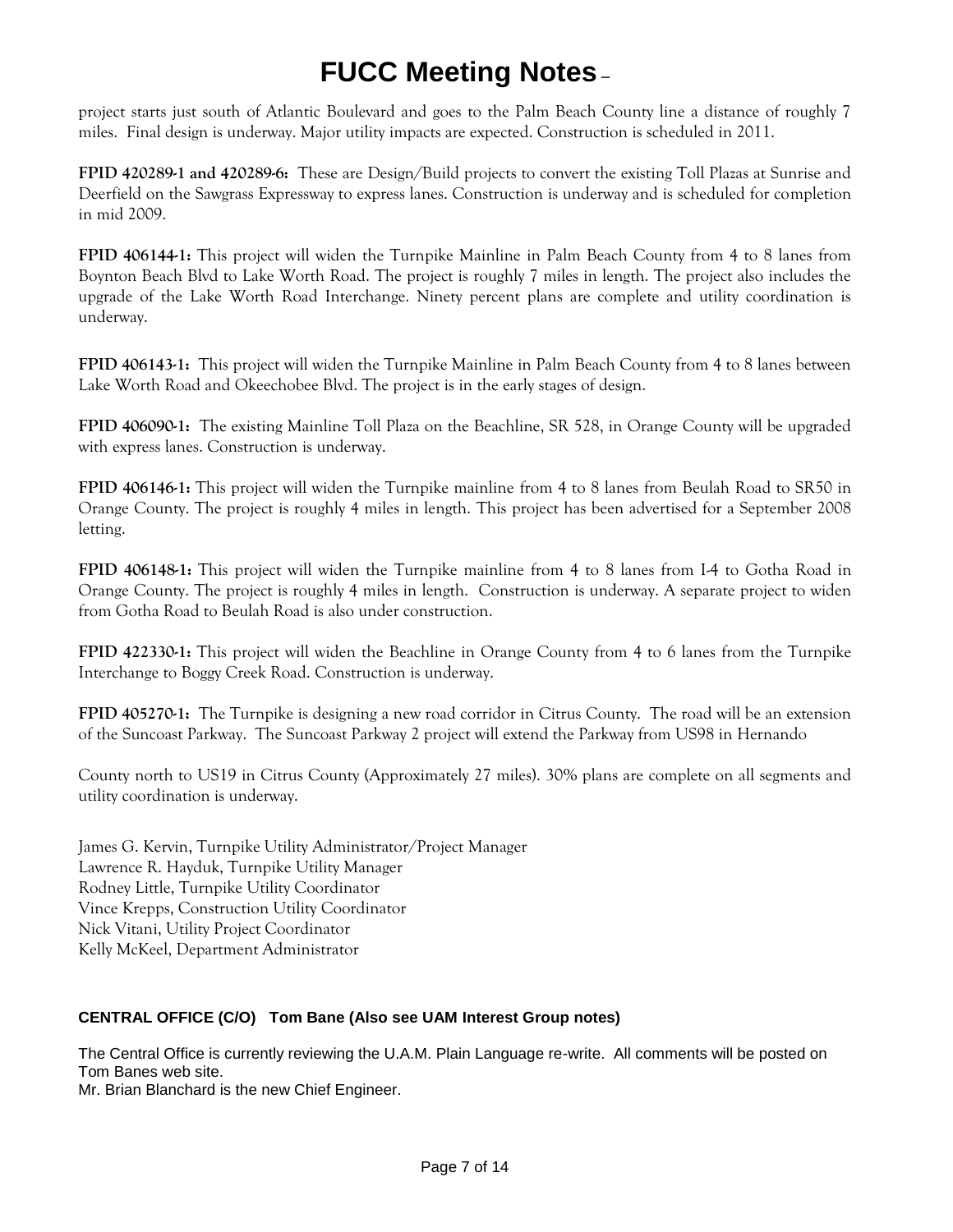### **FUCC MEETING PRESENTATION**

### **FUCC- "Environmental Protection Permitting" – Kevin Shelton – Ash Engineering**

Mr. Shelton gave an overview of different Environmental permits that are required for certain actions and what to expect in the process. Very informative and was well received by the membership.

## **FUCC UTILITY INTEREST GROUP REPORTS**

### **FUCC "Summer" 2008 Meeting, August 5 - 8, 2008 Underground Interest Group, August 7, 9:30 am**

Attendance: 40-45

The meeting was called to order at 9:36, with Andrew Lund acting as Chair and Greg Jeffries acting as Co-Chair. Greg Jeffries and Marcel Diaz were introduced as the new Chair and Co-Chair (respectively) going forward. After a round of self-introductions, the minutes of the previous meeting were read and approved.

The meeting was primarily a continuation of the Locator Certification round table discussion that the U.I. Group commissioned at the Key Largo meeting. To clarify, the round table discussion was just that and that only. Although FUCC was kind enough to provide a meeting room and the U.I. Group was the driver, FUCC did not sanction or endorse the meeting. The purpose was to determine if there was enough interest in the topic to warrant establishment of an ad hoc committee. Although the meeting evidenced a high level of interest, FUCC Steering Committee will ultimately make the decision as to whether or not to form an ad hoc committee to continue to explore this topic.

A report on that discussion was presented to the group, with several of the key points garnering further discussion. While all were in agreement that locators should possess certain knowledge and skillsets, there were strong sentiments expressed that Locator certification, or rather damage caused by locator error due to lack of qualification, was not "low hanging fruit" in terms of damage prevention. Other aspects of damage prevention, such as digging without a ticket and excavator qualification, were proposed as having greater impact. This brought out the issue of statistics, or lack thereof. Damage statistics are very limited, as are the root cause conclusions that could be gleaned from those statistics. In addition, near-misses are even less reported and hard to quantify. As such, it's difficult to determine damage-by-cause percentages in general and impossible to quantify locator-error-as-cause specifically. Nonetheless, there was general consensus that even if locator qualification is a small part of the problem it should at least be further examined. A motion was made to present the group's findings to the Steering Committee, along with a recommendation that an Ad Hoc Committee be formed to further explore the matter.

A number of easily-implemented positive steps were identified. At the top of the list was CGA's Damage Information Reporting Tool (DIRT) and SSOCF's FL-specific version, [Virtual Private DIRT.](https://www.damagereporting.org/callsunshine/control/login.do?josso_back_to=https://www.damagereporting.org/callsunshine/josso_security_check) These represent a well-established mechanism for damage reporting, where users are insulated from potential liability through anonymity. The resulting statistics are aggregated and distributed without "naming names" for the purpose of cause and trend analysis to allow better targeting of damage prevention messages. This topic became part of the Locator Roundtable discussion, as neither the contract locators nor the excavators were aware of DIRT. When they learned of it, they agreed to participate with the help of SSOCF reps in attendance. Recognizing that increased awareness is needed, the U.I. group agreed to feature DIRT at every meeting henceforward.

In addition, SSOCF has also developed a general-knowledge instructional video: *Caution: Utilities Below.* It provides thorough review of Chapter 556, F.S., The Underground Facility Damage Prevention and Safety Act, emphasizing the shared nature of u/g damage prevention. In addition, it allows CILB-licensed contractors to earn one workplace safety credit. Although the video is available on CD, contractors must take the course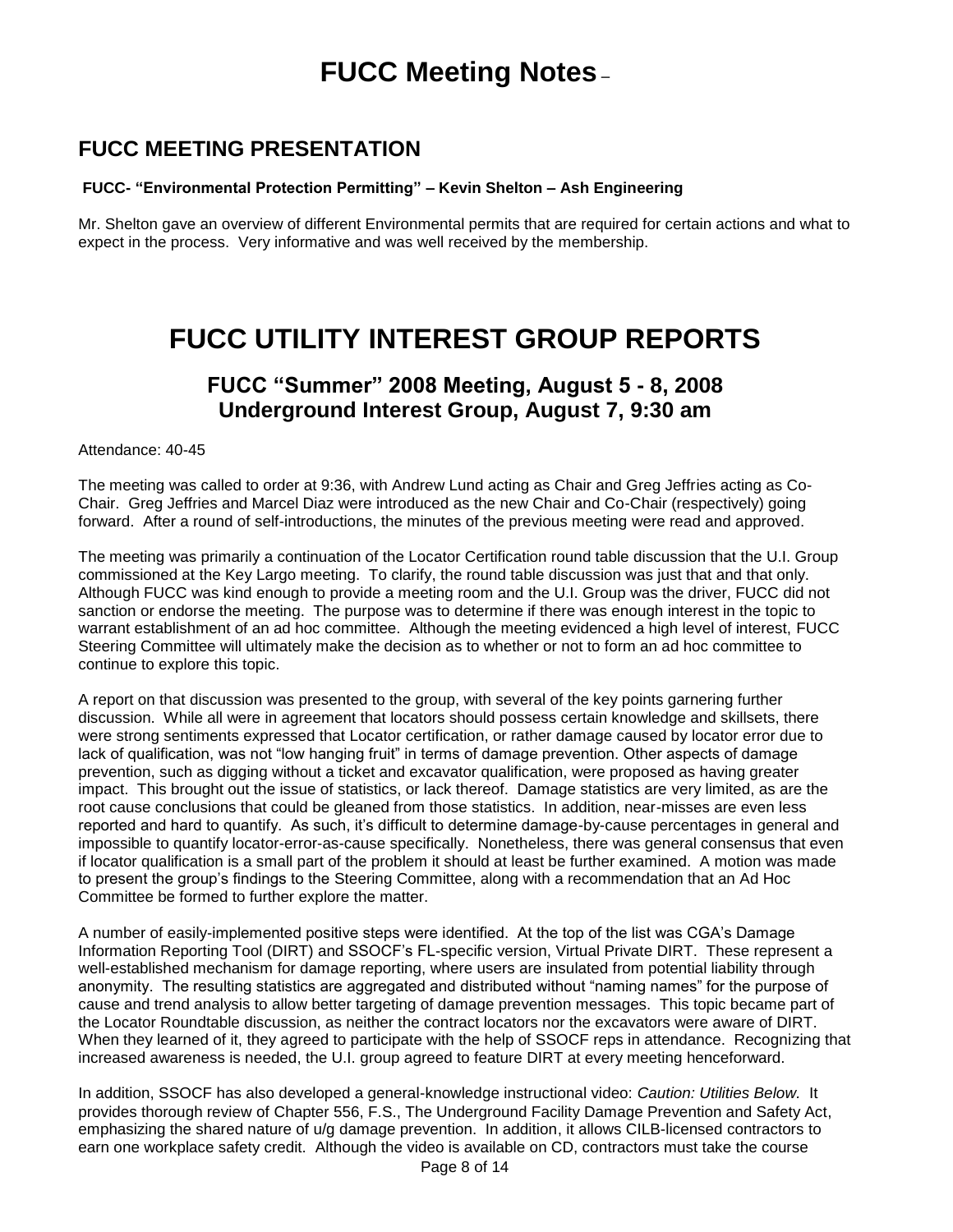online [\(Course #0009235\)](http://www.callsunshine.com/ssocof/education/cubreg.htm) to earn this credit.

A "Locating Workshop," or series thereof, where participants learn the basics of utility locating/equipment, was also discussed. Many group members expressed interest in such a workshop. In order to gauge FUCC members' interest and determine if such a workshop would have value, it was suggested that an e-mail survey be conducted. Greg Jeffries agreed to develop the survey, which will be delivered via FUCC mailing list(s). If the survey indicates sufficient interest, the U.I. Group will work out the logistics with Dennis and the Steering Committee.

The meeting was adjourned at approximately 11:15a.m.

### **F.U.C.C. – TELECOMMUNICATION GROUP MEETING, August 7, 2008 TELECOMMUNICATION INTEREST GROUP- BOB LOWEN**

The Telecommunications interest group met 8/7/2008 at the Marco Island Summer FUCC meeting. The Chairperson was Bob Lowen of AT&T and the Secretary was Bryan Lantz of Verizon. There were 21 attendees.

There was lively discussion regarding H.B. 7153 (Energy Bill) and the potential for FDOT to charge use/occupancy fees.

The group was given an overview of the TBE joint use project by Rich Krog. The project was located in the Dallas metroplex area near the current Dallas Cowboy stadium. Mr. Lowen urged the group to continue looking for opportunities to use joint trenching as it will minimize cost and more effectively use the limited right of way space.

Mr. Lowen reminded the group to register for the upcoming utility coordinator training in Ft. Lauderdale.

There was group discussion regarding the recent Pinellas Maintenance offices requirement for a permit when pulling cable in to existing duct systems. There are concerns regarding consistency due to the Pinellas office being the only ones requiring the new permit and also the only maintenance office interpreting the UAM as such. The group was asked to send their suggestions on language that will better clarify section 3.3 of the new UAM to help avoid misinterpretation in the future.

John Pugh noted the increase in copper theft and his concern for public safety when ground wires are removed.

Gerald Whitt requested that any suggestions on the content of the conflict matrix be sent to Tim Brock.

Meeting adjourned.

Respectfully Submitted,

Bryan Lantz Co-Chair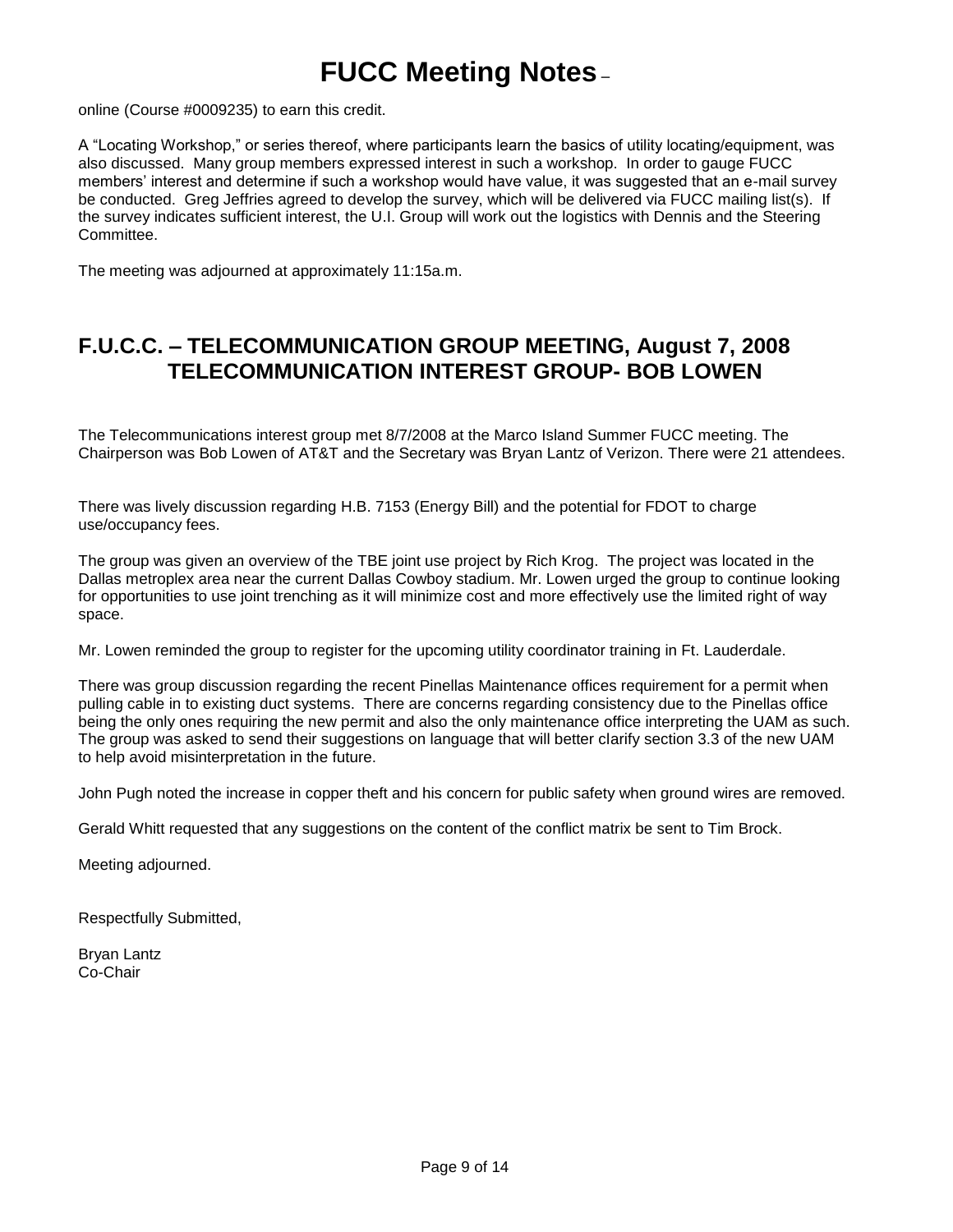### **Power Interest Group – Summer Meeting 2008 Marco Island**

### **T.K. Christie**

31 in Attendance

- o 24 Electric representatives
- o 1 DOT representatives
- o 2 Communications representatives
- o 4 Consultant representatives

Nominations will be taking place at the end of the agenda.

Storm Hardening

o All Investor-owned utilities Storm Hardening plans are public record and can be found at the Florida Public Service Commission's website: http://www.psc.state.fl.us/

o Progress Energy uses modeling software to determine the most effective use of funds and resources.

o All utility are replacing wood poles more often and Transmission does not use wood poles anymore.

o Progress Energy is also replacing limited-access crossings to underground as part of their storm hardening plan.

o Many utilities are replacing open-wire secondary with cabled-secondary.

o Transmission structures are migrating from H-structures to a single pole structure.

o Progress Energy Distribution still uses NESC's Grade B construction will TECO and FPL have adopted Grade C construction which has a greater wind speed associated with it.

### N.II INS

o National Joint Utility Notification System

o Encouraged all utilities and municipalities to become members of this service to help facilitate the removal and transferring of joint users.

o The idea was shared of using "FYI" tickets for advance notice for joint users to prepare them for a large project but just be sure to put a "setpole" step in your NJUNS ticket.

o Project Notification is available now which allows the user to notify all utilities in the county without knowing what utilities are in that county.

o NJUNS also works with Work Management Systems

Pole Replacements & JU Transfers

o Some power companies transfer joint users when they are changing out a pole. These are done through an attachment agreement between the power & communication companies.

o There are some union issues that make this difficult.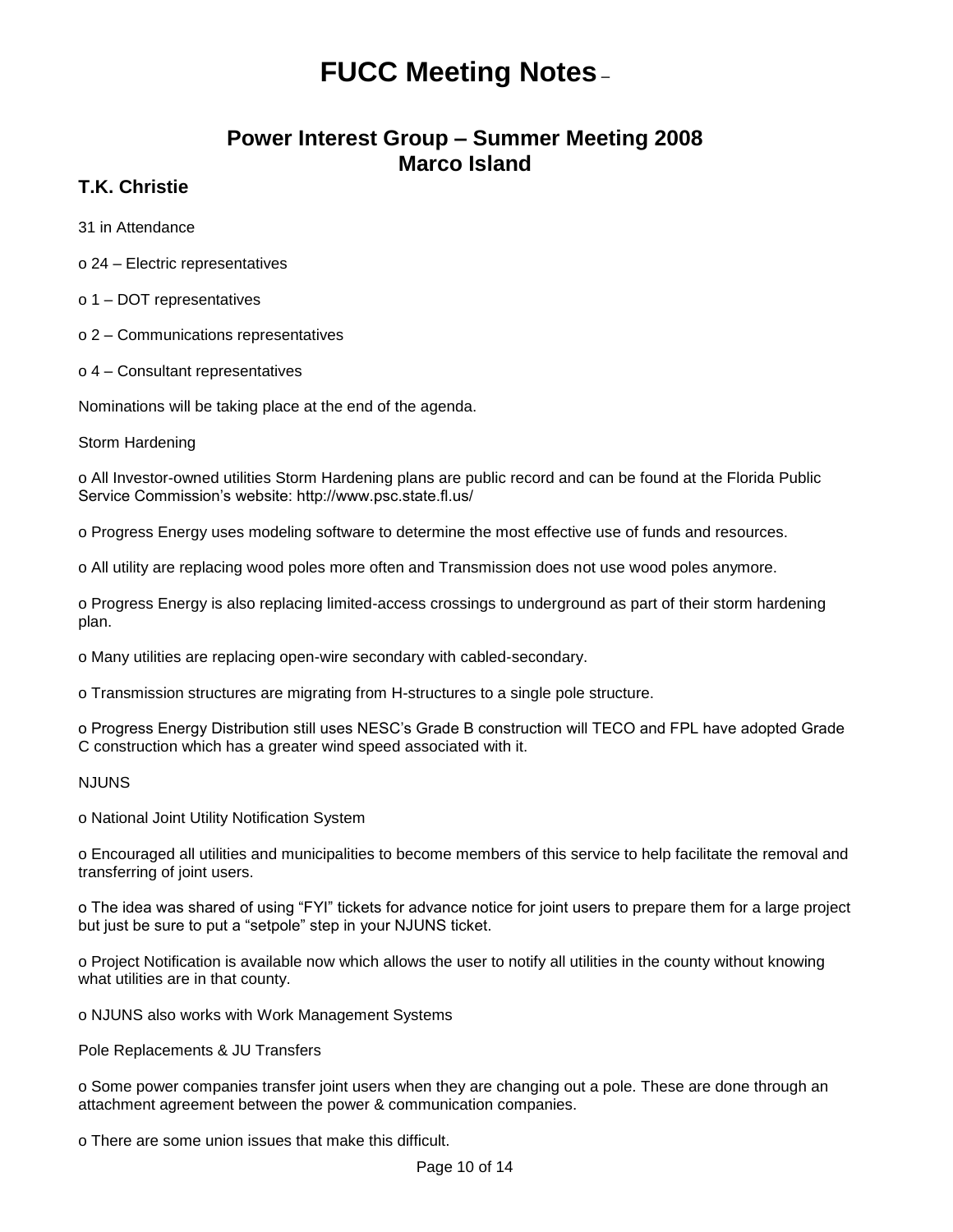o Utilities that have AT&T attachments cannot transfer AT&T facilities.

o Utilities also have a hard time getting joint users to remove/transfer their facilities.

o The idea was brought up about getting the last attaché to pull the pole?

Break-away Utility Poles

o FDOT presented a study out of Vermont and the FHWA in New Jersey to get the groups feelings on the subject. Bascially the FDOT is interested in seeing if the utilities would be interested in using these poles for applications in clear recovery zones where normally they would need an exception.

o Utilities use them now for lighting but not for distribution. This study referred to the distribution poles as "energy absorbing poles". Below is the link to the report: http://www.me.vt.edu/gabler/publications/Reports/FHWA-NJ-2007-018\_Final-Report.pdf

o This study refers to Shakespeare that manufactures a fiberglass pole suitable for distribution applications but there are still many variables and questions that need answering such as wind loading and strengths.

o Someone mentioned that the TRB did a previous study on this topic.

A nomination was made an approved for Karen Ellzey with FPL to be the next chair for the Power Interest Group.

## **FUCC STEERING COMMITTEE MINUTES STEERING COMMITTEE Gary Monday- Chair**

The Steering Committee met on Wednesday, August 6, 2008. The meeting was called to order at 4:15 by Chairman Gary Monday. There were 20 in attendance.

Gary reminded everyone that the purpose of the Steering Committee is to make decisions on subjects to be brought to the General Membership for vote.

The Steering Committee welcomed new members Rene Kurth and Rebecca Snyder from CSX and Joe Sanchez for Gas, Water, Sewer.

Dennis LaBelle gave an update on the future meeting sites: Fall 2008 – Port of Canaveral. Winter 2009 – Ocala. Spring 2009 – Keys? Summer 2009 – Marco Island. Fall 2009 – Howey-in-the-Hills.

Looking around for hotels as the Prices at the Hiltons for A/V equipment rental is getting very expensive. Group may want to look at purchasing our own. Also, food costs are going out of site and to qualify for rates, food/beverage sales are required even though we average 90 to 100 rooms filled at each meeting.

New Business.

The Underground Interest Group had advertised a meeting to take place at the FUCC conference and all was set up in a manner not consistent with protocol. Through vague communication, they were allowed to meet in a FUCC sponsored meeting room. This meeting was not sponsored or endorsed by the FUCC. The Current and the incoming Chairman of the Steering Committee were to meet with the Chairman of the U/G Interest Group to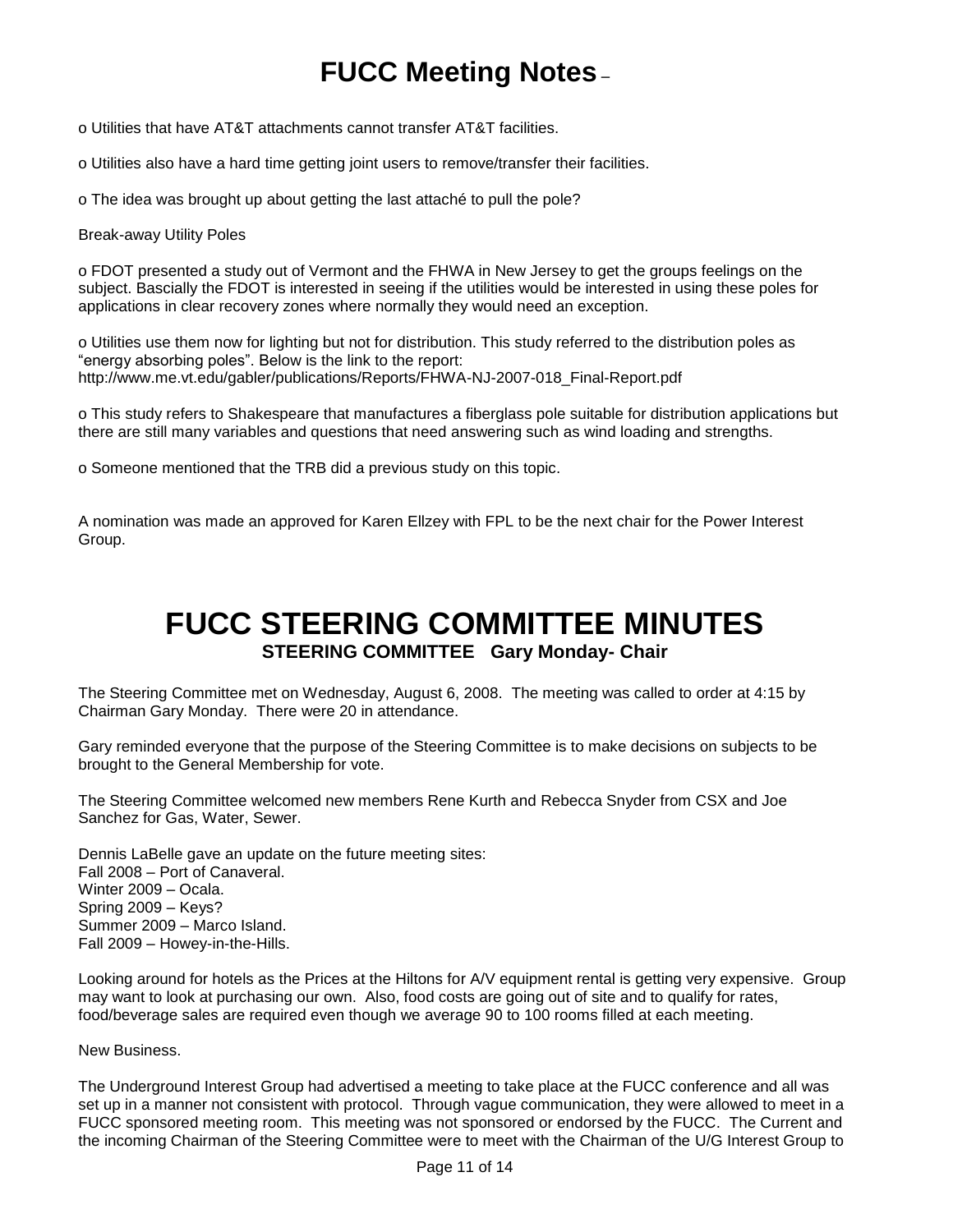discuss the protocol for forming a group that wants to meet during the FUCC conferences and wanting support of the FUCC. The Chairman and Co-Chairman of any Interest group that desires such activity needs to present their agenda to Steering Committee Prior to making any arrangements. The Steering Committee will consider the request and if the majority of voting members of the Steering Committee deem it worthy of presentation to the General Membership, a motion will be made for a vote at the Business meeting.

Rocky Diprimo made a motion to copy right the FUCC's logo. Ed Garcia seconded the motion. All were in favor. The motion will be presented to the membership at the business meeting on Friday.

T. K. Christie asked if the F.U.C.C. could use the Utility Coordination Certification program for submission to the Sharpe2 program for a means of additional funding. It was discussed and decided that the management of the program would need full time attention and very difficult to support manpower. Also, the F.U.C.C. is a non-profit organization and not sure would be allowed to receive funding in this manner. The Committee is supported by membership.

Tim Brock mentioned the first meeting of the Matrix Conflict sub committee on Thursday morning.

Louise Hom is looking for ideas on bolstering the membership. She will contact Vinnie LaVallette for an updated membership list.

Dennis LaBelle brought up that with the rising costs associated with the conferences, we need to consider raising the cost of registration. Or we need for more sponsors and or raise the fee for booths. John Murphy made a motion to raise the registration fee to \$75 per meeting. Louise Hom seconded the motion. Chairman Gary Monday asked the voting members of the Steering Committee for a vote and the motion failed to pass. It was decided to have the Treasurer bring the costs and income for the last 2 years for a discussion to be held at the Fall 2008 Steering Committee meeting.

Gary Monday passed the Chairmanship of the Steering Committee to Don Anthony for the coming year.

Meeting adjourned at 5:30.

## **FUCC SUBCOMMITTEE REPORTS**

### **JOINT USE** – **John Pugh- no minutes available at printing**

### **UAM SUB COMMITTEE- James Lormann, Chair**

 The UAM Meeting was held at 8:00 a.m. August 07,2008 in the Seagull Room of the Marco Island Beach Resort. Attendance: 25.

Tom Bane, FDOT Engineering Manager, advised that Bryan Blanchard was named as Chief Engineer and he was awaiting his review and comments of the new re write UAM and the FUCC proposed changes before he would respond to the FUCC approved changes. Therefore, no specific negotiations on the rejected FUCC proposed changes could be initiated.

Tom Bane indicated that 17 of the FUCC Proposed changes were accepted without challenge; 44 agreed to with minor wording changes, 26 disagreed with and will need to be negotiated. FDOT's responses will be posted on the FDOT Web site after his meeting with Bryan Blanchard.

Tom Bane also announced that FDOT intends to charge for access to the right of way based on HB 7135 and FS 414.46.

Jim Lormann, Chairman of the UAM Committee advised he will call a special meeting of the Core Team upon receipt of FDOT's response to the FUCC Proposed Changes.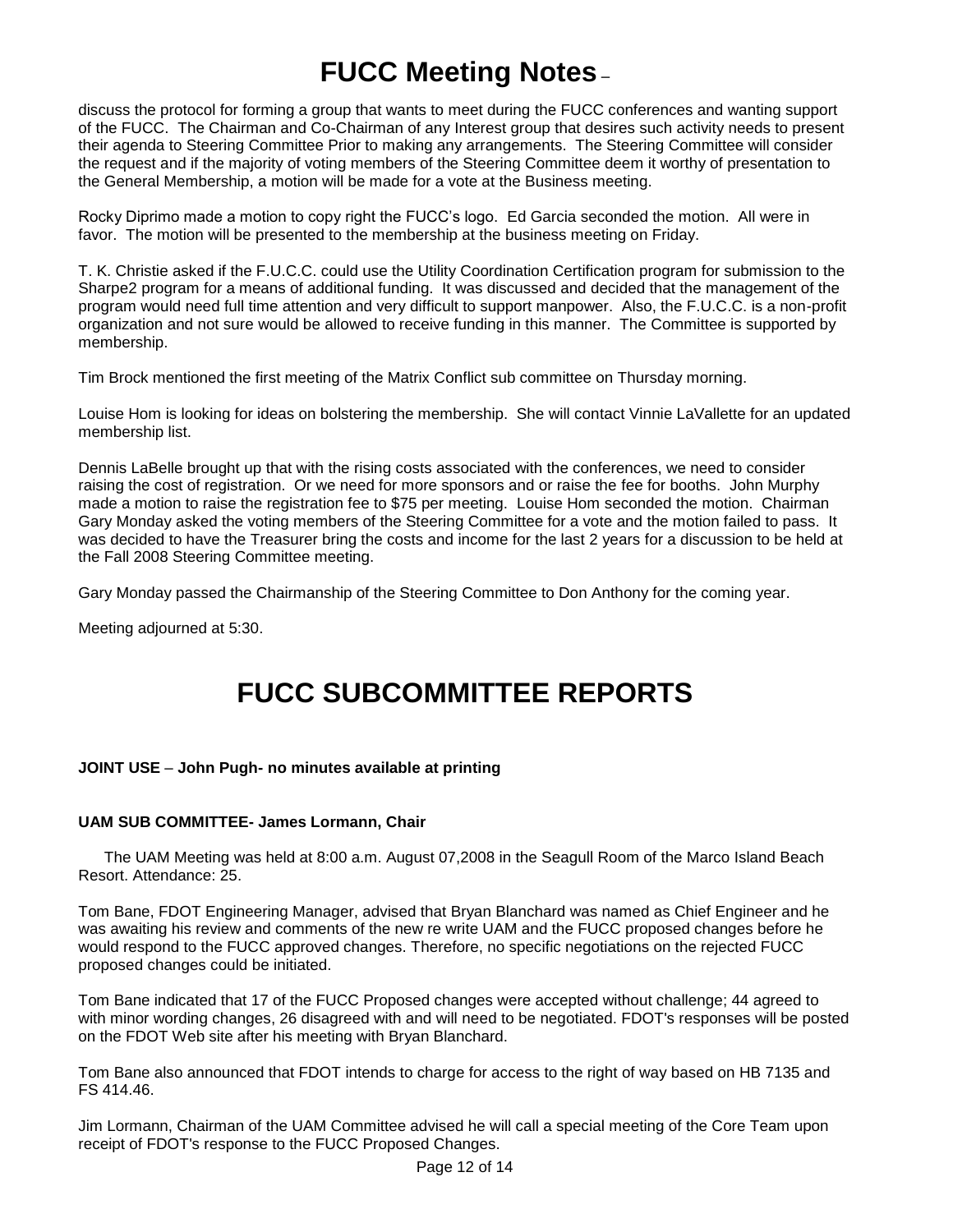Meeting adjourned at 9:20 a.m.

**James R. Lormann** Real Estate Manager III **Embarq Corporation Voice:** 407.889.1313 **Cell:** 407.221.1167 **Fax:** 407.889.1636 **Email:** [james.r.lormann@embarq.com](mailto:james.r.lormann@embarq.com) 555 Lake Border Drive, Apopka, Fl 32703 **Mailstop:** FLAPKA0305-3005

### **Voice I Data I Internet I Wireless I Entertainment**

### **Utility Coordination Certification – Dennis LaBelle**

Dennis gave the status of each module and the up coming training sessions. As a person passes a module, the person will receive a certificate that they passed the criteria only. This certification does not automatically make the person a Utility Coordinator and is in no way a Licensing or registering devise.

### **E-Business/Web Page – John Murphy.**

John reminded the membership of the content of the site.

### **MEMBERSHIP - Louise Hom –Chair**

The FUCC Brochure has been completed and will be available to be passed out at all State and local events by our membership. Louise is looking for idea's to pursue new members.

### **CONFERENCE PLANNING - Dennis Labelle –Chair**

See steering meeting notes.

## **Awards Banquet**

The Annual awards banquet was held Thursday August 7, 2008 in the main ball room at the Marco Island Hilton. All the annual sponsors were recognized for their support of the F.U.C.C. during the past year.

The John J. Farkas award is an award given to a person who demonstrates commitment to the betterment of utility coordination through actions and leadership. This year's recipient is **John Murphy** of GAI Consultants, Inc.

The Malcolm Yancy award is the most prestigious award given to a member of the F.U.C.C. This award is given out no more than every 2 years. It is given to a person that demonstrates outstanding Liaison activities and commitment to excellence in utility coordination. This year's recipient is **Dennis Black** of Bright House Networks.

## **BUSINESS MEETING – New Business**

Chairman Ron Popp presented the Steering Committee's proposal of having the F.U.C.C. logo and name copy righted. The membership voted to pass and have this done. A motion was then made from the floor to have the Domain name registered also for a cost of approximately \$15. Motion was seconded and the membership voted to approve.

Jodie Janno was elected Chairperson for the Banquet Committee for 2009.

As outgoing Chairman of the F.U.C.C., Ron disbanded all Interest Groups and standing Sub-committees. Gary Monday was introduced as the in-coming Chairman for 2008/2009 and his first order of business was to re-